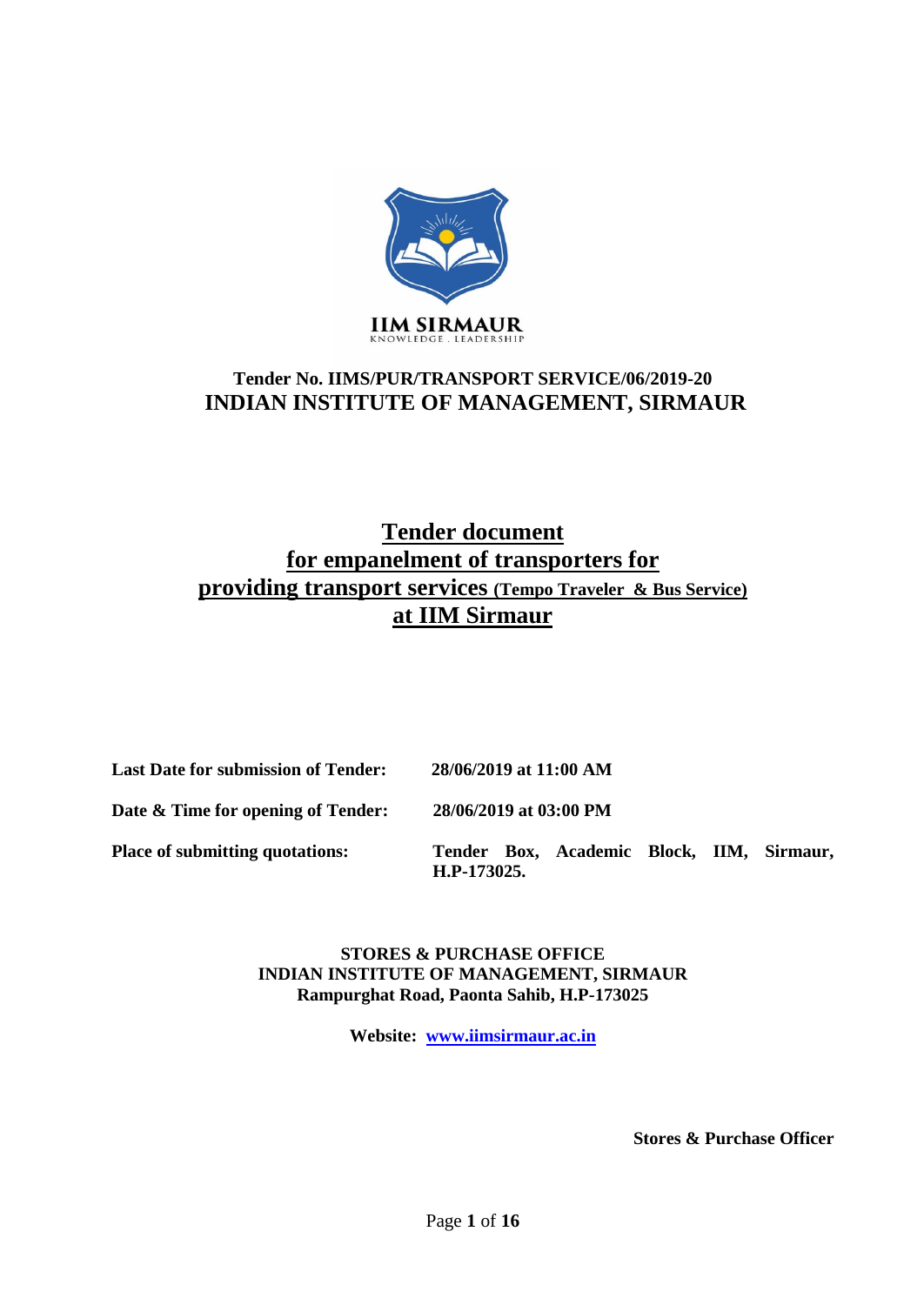#### Tender No. IIMS/PUR/TRANSPORT SERVICE/06/2019-20 **INDIAN INSTITUTE OF MANAGEMENT, SIRMAUR Rampurghat Road, Paonta Sahib, H.P-173025.**

#### **TENDER FOR EMPANELMENT OF TRANSPORTERS FOR PROVIDING TRANSPORT SERVICES (TEMPO TRAVELER & BUS SERVICE) AT IIM SIRMAUR**

Sealed Tender are invited for providing Transport services from reputed bus operators / transporters as detailed below:

| Sl. | <b>Service</b> | <b>Details</b>                                                                                                                                | No. of fixed Km per month w.e.f. |
|-----|----------------|-----------------------------------------------------------------------------------------------------------------------------------------------|----------------------------------|
| No. | No.            |                                                                                                                                               | 1 July, 2019 to 30 May, 2020     |
|     |                | Tempo Traveler Services alongwith<br>Service-1   Driver from IIM Sirmaur                                                                      | 1500 Km                          |
|     |                | AC Bus Services (42 seater) alongwith<br>Service-2 Driver and Conductor from $\text{I} \text{I} \text{M}$<br>Sirmaur (need basis) to anywhere | Approx. 1000 Km                  |

The tender document consisting of Annexure-I (General Information, Terms and Conditions), Annexure-II (Technical Bid), Annexure IIII (Financial Bid), are enclosed herewith.

This is a two bid system and The Technical Bid (Annexure-A(I)  $\&$  B (I))complete in all respects, along with the **EMD** should be put in the **first envelope** and The Financial Bid (Annexure-A(II) & B(II)) complete in all respects should be put in **second envelope**. Both the "Technical Bid" and "Financial Bid" should be put in a **third sealed** envelope super scribing **"Tender for Empanelment of the Transporters for Transport Services".**

The Bids complete in all respects should be submitted to the IIM Sirmaur, Paonta Sahib, H.P-173025 latest **by 11.00 a.m. on 28/06/2019.** The tenders will be opened on the same day at **03.00 PM** (Both financial as well as technical Bids) in the presence of tenderers or their representatives who may like to be present. IIM SIRMAUR, H.P-173025 reserves the right to accept or reject any or all tender without assigning any reasons thereof. The tender document will only be available on the Institute Website at [www.iimsirmaur.ac.in,](http://www.iimsirmaur.ac.in/) which can be downloaded, and necessary tender fee may be enclosed with the tender.

 **Yours faithfully,**

 **Stores & Purchase Officer**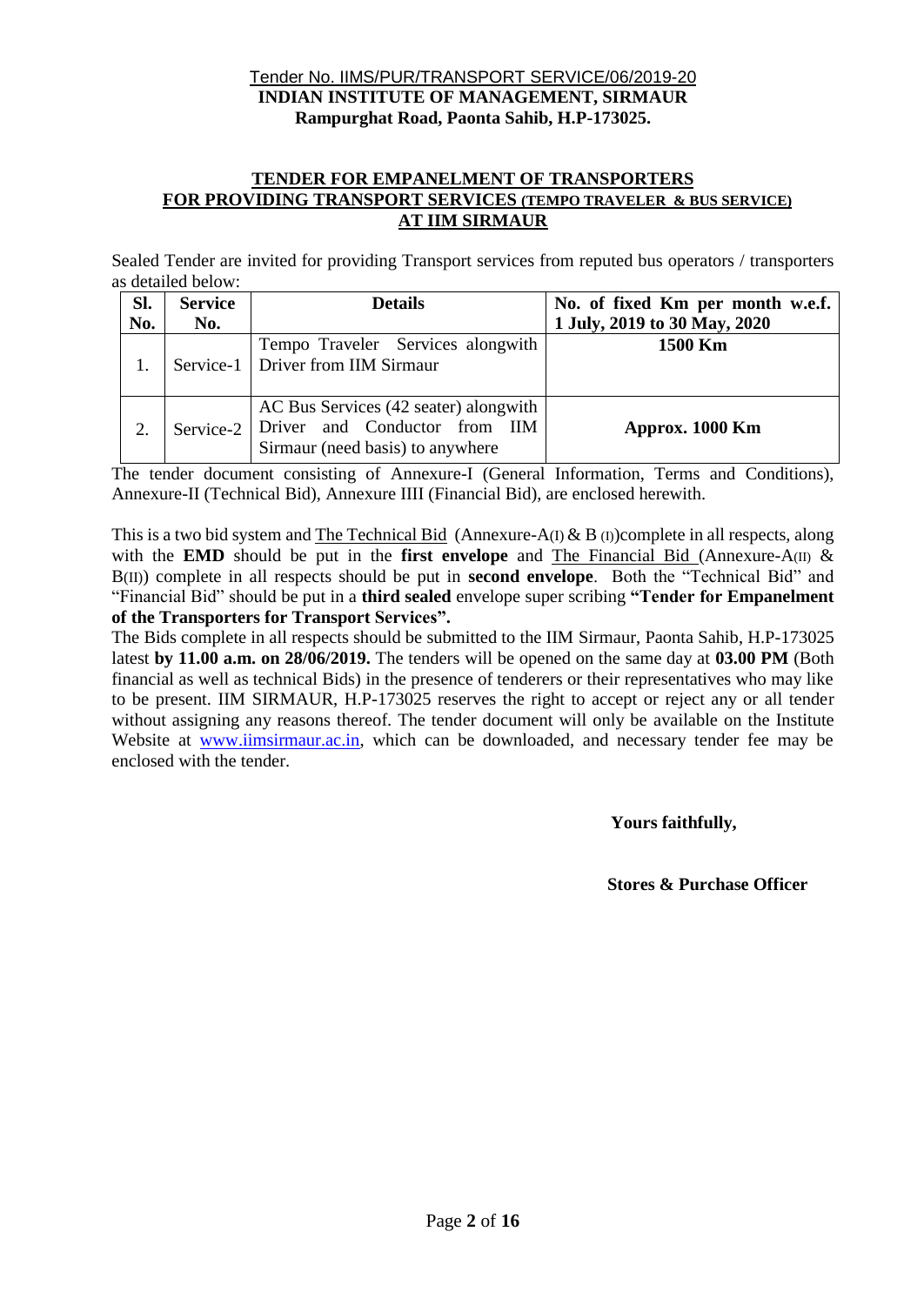#### **General Information, Terms, and Conditions**

**(Tender for Empanelment of Transporters for providing Transport Services at IIM SIRMAUR, H.P-173025)**

#### **1. Introduction**

The Indian Institute of Management Sirmaur (HP) is an Institute of national importance under the aegis of the Ministry of Human Resource Development, Government of India to provide management education of high quality and to promote allied areas of knowledge and interdisciplinary studies. The Tempo Traveler Service and 42 Seater AC Bus Service is required for providing transport facilities for:-

#### **i) Service No. 1- Tempo Traveler Services from IIM Sirmaur (approximately 1500 Km per month)**

Tempo Traveler Bus is required for carrying the students and employees from IIM Sirmaur campus to Paonta Sahib market/Dehradun/Nahan/Chandigarh/Yamunanagar etc. and back to the Institute. The Bus is required from *the start of session after summer vacation (last week of June/ first week of July, 2019) to the closure of session for summer vacation (first week of May 2020)* according to the Institute Timing from 8:00 am to 8:00 pm alongwith Driver.

#### **ii) Service No. 2- 42 Seater AC Bus Service alongwith Driver and Conductor (need based requirement) from IIM Sirmaur to anywhere (approximately 1000 Km per month)**

The IIM Sirmaur requires services of 42 seater AC Bus Services during its official functions/visit of Students from time to time. The route and Kms will be intimated before hand as per request, which may be on same day/a day in advance/ a week in advance.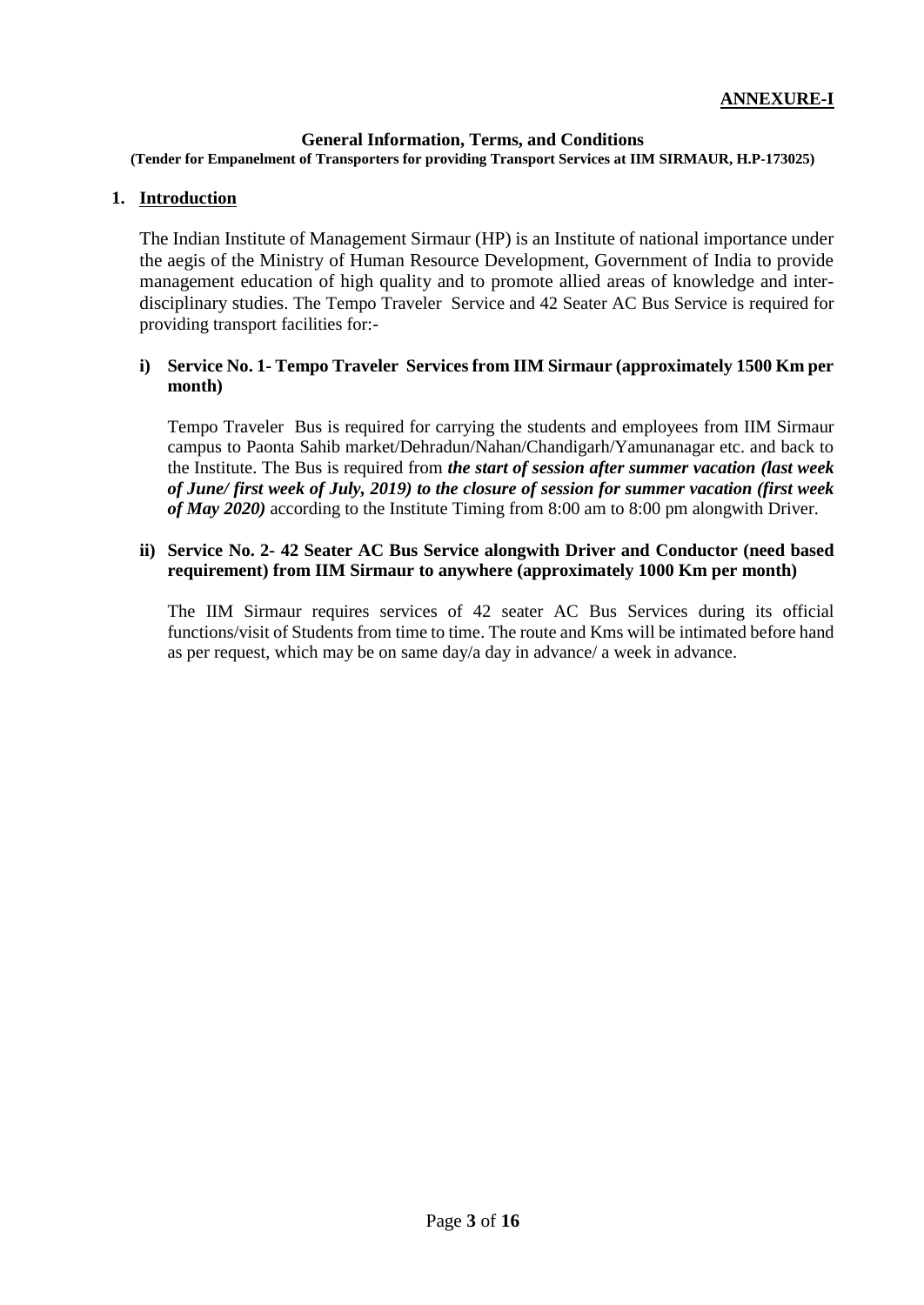## **2. Terms and conditions**

- a. Tenders shall be submitted in official tender form only. The completed tender document should be submitted by the tenderer duly signed by them on each page. The tenderer will have the option to submit bids for all/any/single route(s) mentioned above.
- b. Tenders received without earnest money (EMD) shall not be considered.
- c. No paper shall be detached from the tender document. Paper left blank should invariably be signed and marked 'Blank'.
- d. The tender should be filled in and submitted in accordance with the instructions laid down herein, failing which the tender is liable to be rejected. No tender shall be considered unless all the pages of the tender document are duly filled in and signed by the tenderer.
- e. The successful bidder will have to submit a performance security for an amount equivalent to 10% of the total contract amount by way of DD/FD/BC/BG issued by commercial Bank and drawn in favour of IIM SIRMAUR, H.P-173025 and payable at Paonta Sahib valid for a period of 18 months from the date of award of contract.
- f. Individual signing the tender or other documents connected with the tender must specify and enclose an authority letter on stamp paper of (Rs.10/-) duly attested by notary to do so. The following :
	- i. A "sole proprietor' of the concern or constituted attorney of such sole proprietor.
	- ii. A partner of the firm if it be a partnership firm, in which case he must have authority to execute contracts on behalf of the firm and to refer to arbitration, the disputes concerning the business of the partnership either by virtue of partnership agreement or by a power of attorney duty executed by the partners of the firm.
	- iii. Director or a principal officer duly authorized by the Board of Directors of the company, if it is a company.
	- iv. The firm is not blacklisted to participate in Govt. tendering process.
- g. **Earnest Money Deposit:** The tender should be accompanied by an earnest money of Rs. 10, 000/- (Rupees Ten Thousand Only) by way of a demand draft drawn in favour of IIM SIRMAUR, H.P-173025 and payable at Paonta Sahib. **Please note that EMD will not be accepted by cheque, cash, money order or by bank guarantee.** No interest will be payable on EMD. In case vendor is applying for the both services, he/she has to submit separate EMDs.
- h. The EMD of the successful tenderer shall be liable to be forfeited and award of contract shall be treated as cancelled if the following conditions are not fulfilled.
	- i. Execution of the agreement within 15 days of the receipt of the letter awarding the contract
	- ii. Providing the Transport services with effect from the dates mentioned in the letter awarding the contract.
	- iii. Submit to Purchase Section, IIM SIRMAUR, H.P-173025 within 10 days of the letter awarding contract photocopies of RC book, Insurance Certificate, Fitness Certificate and Permit issued by Transport Authority along with originals for verification as well as Passport size Photograph, Name and address along with I.D. proofs of persons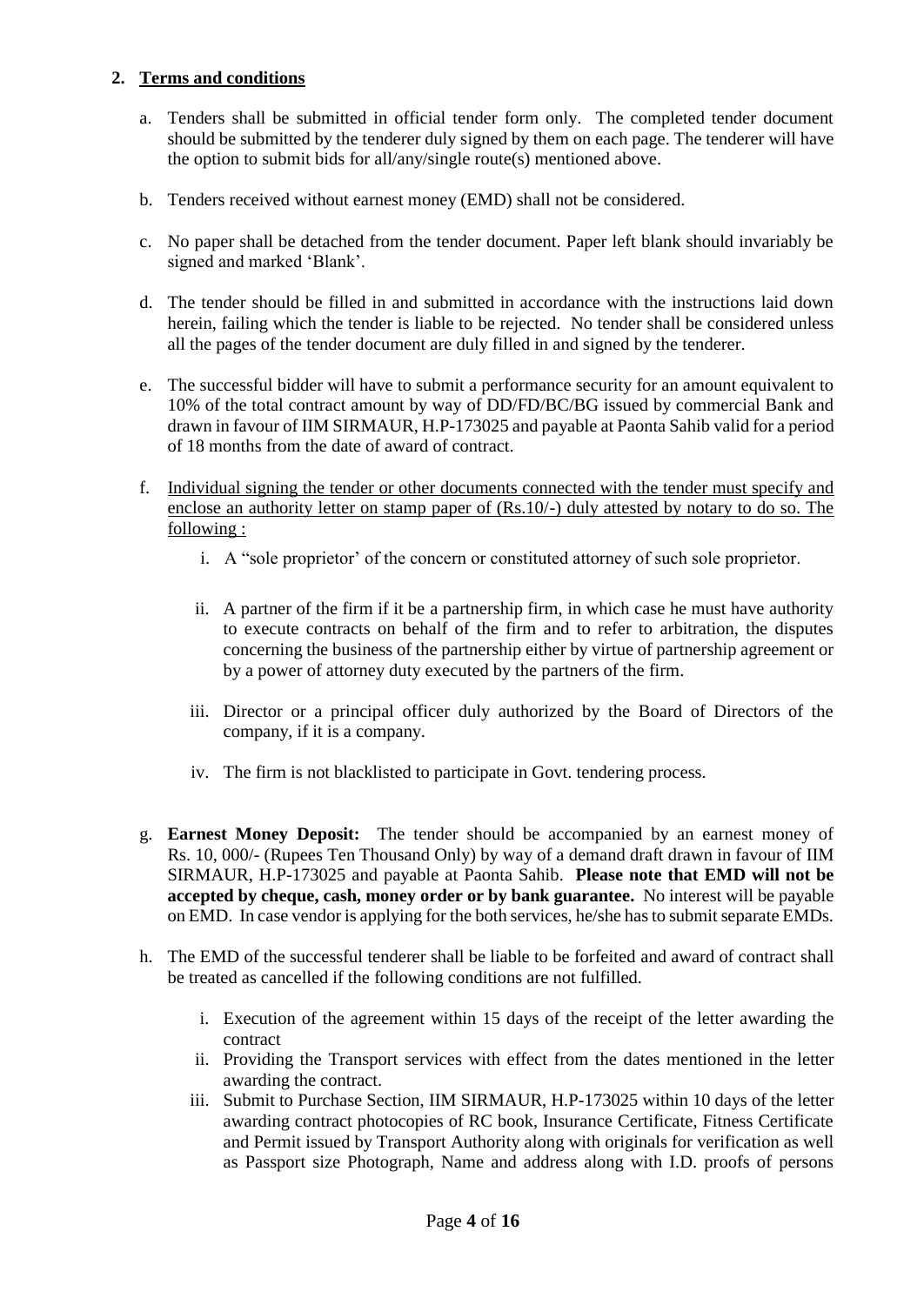manning the buses after due Police verification, in respect of all vehicles being provided with contact numbers.

iv. Submit demand draft towards performance security.

No interest will be payable on EMD. The Earnest Money Deposit of the unsuccessful tenderers shall be returned within 90 days from the date of opening of the Financial Bid. EMD of successful tenderer will be returned after receipt of performance security.

- i. Tender should be VALID for at least 90 days from the date of opening and the rates quoted shall be valid for the entire period of the contract. If any tenderer withdraws during this period, the Earnest Money Deposit shall be forfeited.
- j. All amounts should be mentioned both in figure and in words. Corrections, if any, must be attested. Where there is a difference between amounts quoted in figures and in words, the amounts quoted in words shall prevail.

#### **Government duties leviable, if any, should be quoted separately, failing which IIM SIRMAUR, H.P-173025 shall have no liability to pay these charges, and the liability shall be that of the tenderer.**

k. Tenderers will indicate the number of vehicles fulfilling the above requirements in their fleet with the year of registration and also submit photocopy of RC of vehicle (s).

#### **Wherever tenderer have taken vehicles on lease from other companies/individuals, copies of the lease agreement also should be attached along with other documents.**

Please note that vehicles in good running condition with low noise, without vibration and having adequate height so that the commuter can travel standing comfortably will only be accepted under these rates.

#### **If the vehicles other than those mentioned in Technical Bid are applied, no payment will be made for such vehicles.**

- l. Late tenders will not be accepted.
- m. IIM SIRMAUR, H.P-173025 reserves the right to accept or reject any or all tenders without assigning any reasons of whatsoever. The term of the contract will be initially for a period of one year which may be extended for one more year on mutual consent.

#### **3. Local Conditions**

It will be imperative on each tenderer to duly acquaint himself of the local conditions and factors which would have effect on the performance of the contract and the cost. No request to enhance the price shall be entertained after the bidder has submitted the offer.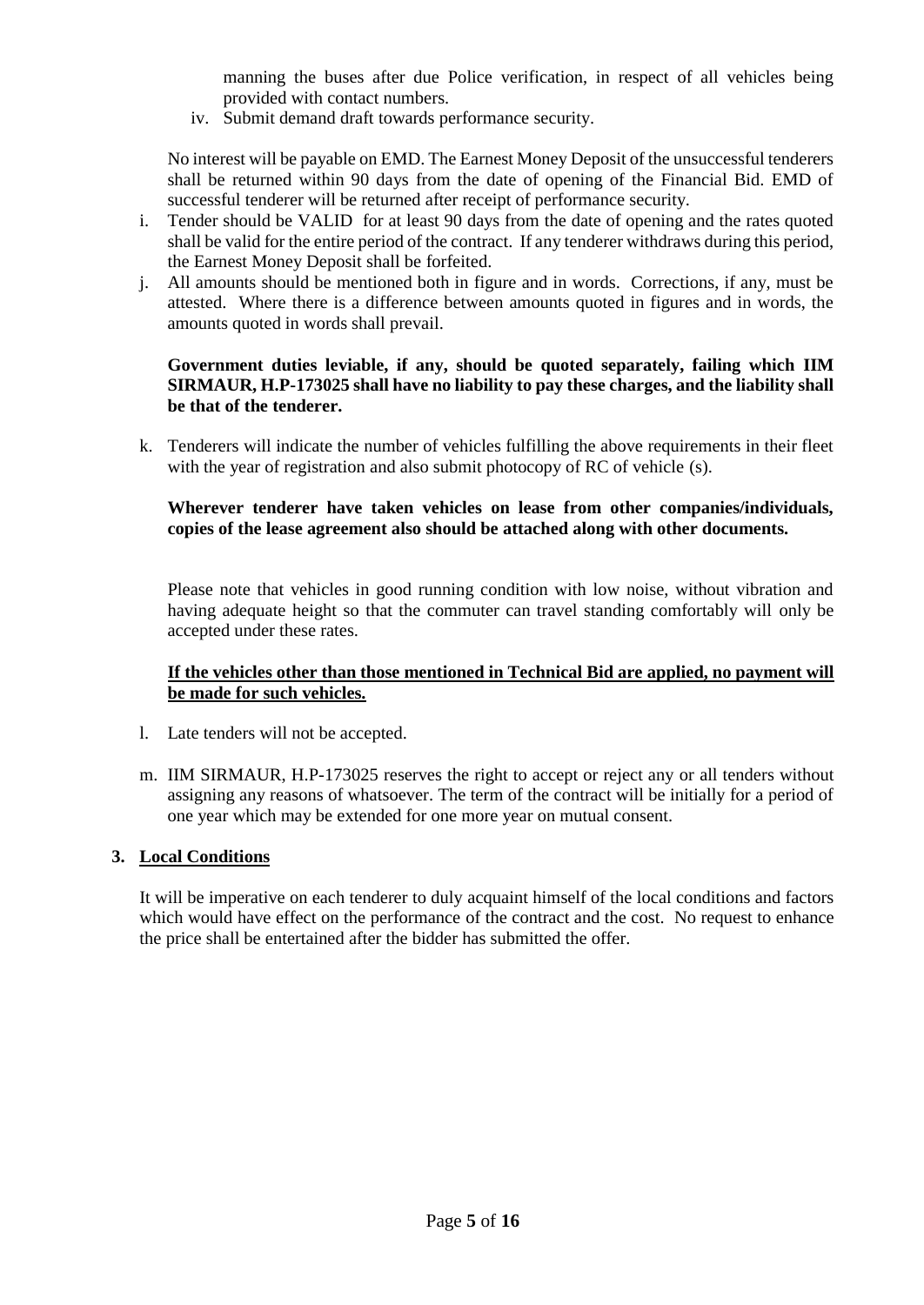#### **4. Submission of Offer**

This is a two bid system and The Technical Bid in ANNEXURE –  $(A(I) \& B(I))$  complete in all respect, **along with the Earnest Money Deposit** should be put in a separate, sealed envelope superscribing "Technical Bid" for

**THE FINANCIAL BID IN ANNEXURE-**  $(A(\text{II}) \& B(\text{II}))$  complete in all respect should be put in another sealed envelope superscribing "Financial Bid" for empanelment

Both the "Technical Bid" and "Financial Bid" should be put in a third sealed envelope superscribing **"Tender for empanelment of transporter for transport Services".** 

**However, tenderers may also apply for individual transport services and contract will be awarded to the L-1 vendor in the respective case.**

#### **5. Evaluation of Offer**

The tenders will be opened at 03:00 PM on 28/06/2019 in the presence of the representatives of tenderers who wish to be present. At first instance Technical Bid will be opened by the Tender Evaluation Committee.

Operators will be short listed by a duly constituted Tender Evaluation Committee (TEC) based on the information furnished in the Technical Bid. During this process, the TEC may get opinion from the organizations, if considered necessary, where services are being provided by the contractor / vendors. The committee may inspect the vehicles at a short notice at IIM SIRMAUR, H.P-173025 premises or at the office of the operators.

The decision of IIM SIRMAUR, H.P-173025 arrived at as above shall be final and representation of any kind shall not be entertained on the above.

The Financial Bids shall be opened only for the technically qualified vendors as recommended by the TEC. The date of opening of the Technical as well as Financial Bid will be same.

Any attempt by any contractor / vendor to bring pressure of any kind may disqualify the vendor for the present tender and the vendor may be debarred from bidding for any material / service in future to IIM SIRMAUR, H.P-173025.

IIM SIRMAUR, H.P-173025 shall have no obligation to convey reason for rejection of any bid. It shall be open for IIM SIRMAUR, H.P-173025 to reject even the lowest bidder in the interest of the Institute and no reason need be given thereof.

#### **6. Scope of Responsibility and Services to be provided by the Contractor**

a. The contractor will ensure that

- i. The Tempo Traveler /Bus run as per time schedule provided.
- ii. The Tempo Traveler /Bus is kept neat and tidy. Proper dusting of the seats will be done everyday before the service starts.
- iii. The Tempo Traveler /Bus provided, carry valid Insurance and fitness certificate along with other necessary documents.
- iv. Services of responsible, well trained, good mannered and neatly attired Driver and Attendant / Conductor possessing licenses as required by the transport department, are provided.
- v. The Tempo Traveler /Bus report / depart as per time schedule provided.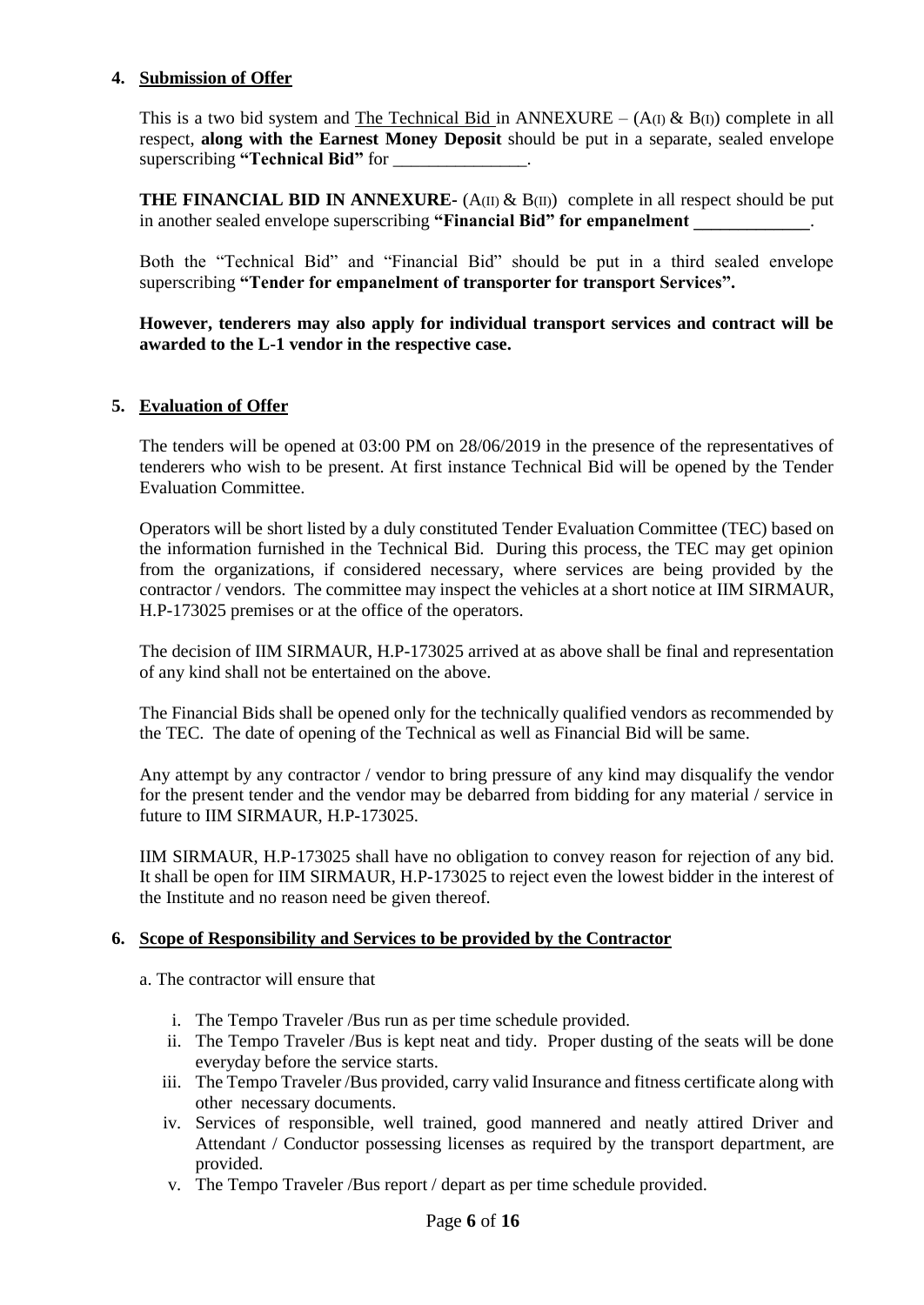- vi. The Tempo Traveler /Bus is properly maintained and all door / window shutters properly fitted.
- vii. The contractor will ply his own/ leased Tempo Traveler /Bus. Sub-contracting is strictly not permitted and can result in cancellation of the contract and forfeited of performance security.

In Addition to the above, the contractor will ensure the following for Tempo Traveler /bus Services-

- i. Tempo Traveler /Bus having permit for carrying students and staff only are engaged under this contract.
- ii. The Tempo Traveler /Bus confirm to all specifications stipulated by the Supreme Court in its recent judgment.
- iii. The Tempo Traveler /Bus and personnel employed are not changed frequently, so that they recognize the student and staff using the bus facility.
- iv. The Tempo Traveler /Bus will not be changed during the contract period in short intervals, as this creates confusion and causes inconvenience to students and staff.
- v. The Contractor will affix the Plywood/Plastic made Board like 'IIM SIRMAUR, H.P-173025- in consultation with the coordinators, in order to avoid misunderstanding in respect of identification.
- b. The Contractor will provide uniform / liveries to the staff to be employed / deployed as per the approved pattern and design at the Contractor's own cost.

Smoking is strictly prohibited inside the vehicle. The Driver will not talk with the passengers/others/use mobile phone while driving.

c. The Contractor shall take all precautionary measures in order to ensure the safety of the persons traveling in the vehicle.

The Contractor shall assume all liabilities for and give to IIM SIRMAUR, H.P-173025 the complete indemnity against all actions, suits, claims, demands, cost, charges, or expenses arising out of and in connection with any accident or injury sustained by any of the persons travelling in the vehicle.

- d. The contractor will ensure periodic health check up of the personnel employed / deployed by him / her.
- e. The Contractor will ensure verification of Character  $\&$  Antecedents of the people being employed / deployed and proper Identity Cards will be issued to them.
- f. Any theft or damages caused by the Contractor's personnel shall be borne by the Contractor
- g. The Contractor will prominently display the permit issued by the Transport Department (Himachal Pradesh or any other State Govt.).
- h. Contractor shall immediately on receipt of demand made from IIM SIRMAUR, H.P-173025, replace any person employed by him.
- i. Liabilities whatsoever in respect of persons employed by Contractor shall be the sole responsibility of the Contractor.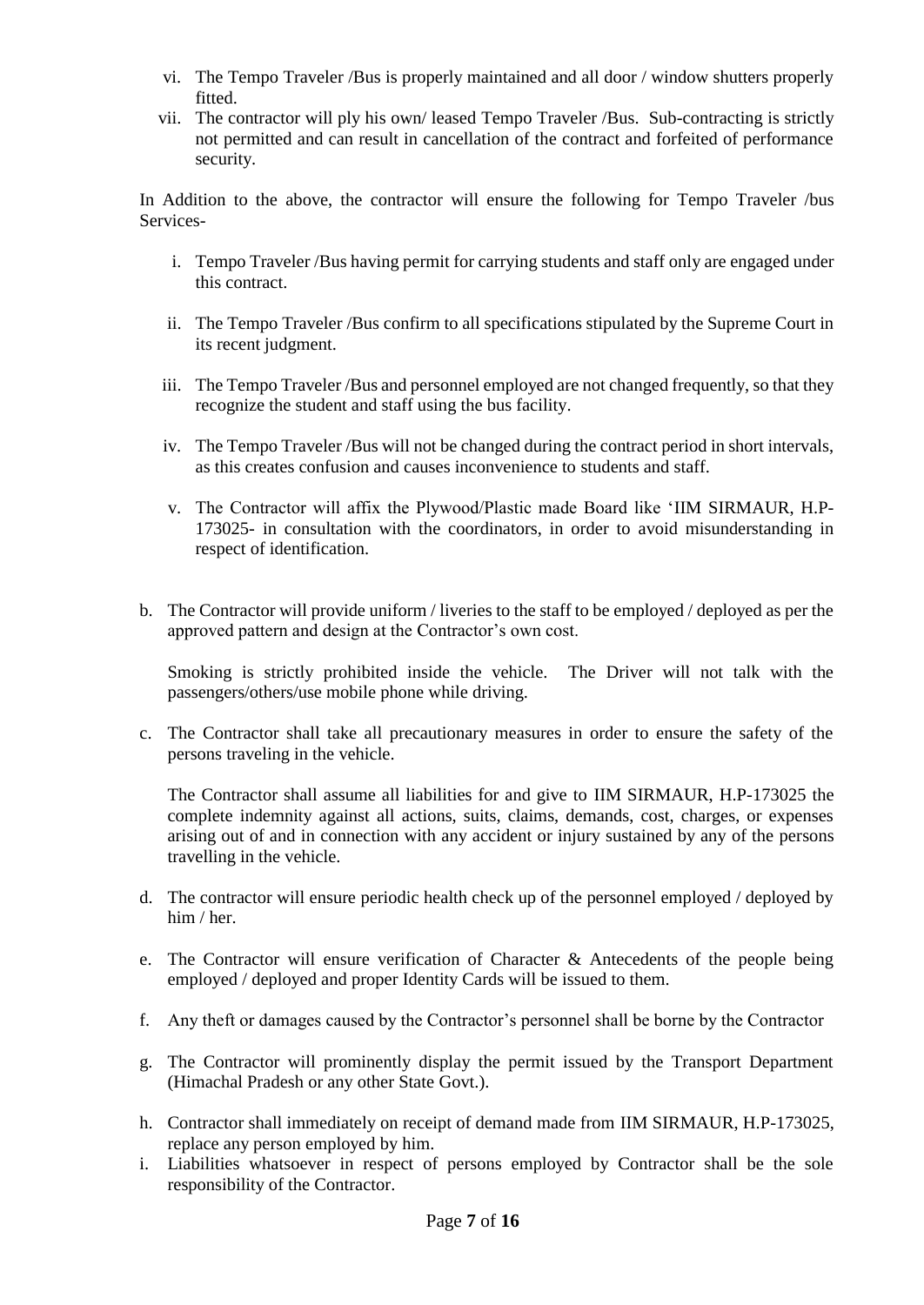Compliance of Rules like Minimum Wages Act, ESI Act, EPF Act, Income Tax Act, Service Tax Act, Labour law of H.P Government or Central Government as on date in existence or revised / changed in future will be the responsibility of the Contractor only. In this regard, the Contractor will maintain the necessary books, register etc. as per Govt. rules.

The Contractor shall indemnify IIM SIRMAUR, H.P-173025 against any loss or damage which IIM SIRMAUR, H.P-173025 may suffer as a consequence of the Contractor's not complying with the laws referred/not referred above. The Contractor will further indemnify IIM SIRMAUR, H.P-173025 against any loss or damage which it may suffer as a result of the negligence on the part of the tenderer or any of the employees in the course of performance under this tender / contract.

- j. The Contractor shall be responsible for the payment of wages and allowances and all statutory dues, as per rules, to the persons employed by him/ her.
- k. The Contractor will ensure that in case of break down, the coordinators/Security Unit are informed immediately and alternate arrangements are made by the contractor within the minimum possible time.
- l. The Contractor will submit to Purchase Section, IIM SIRMAUR, H.P-173025, Passport size photographs, name, and addresses (Present and Permanent) of persons with landline number/mobile number who are put on service under the contract with IIM SIRMAUR, H.P-173025 in the prescribed Performa and also submit photocopies of bus documents like RC book, insurance, fitness etc.
- m. Any change in Tempo Traveler /bus, personnel employed will be intimated well in advance to Logistic Section, along with the details / documents.
- n. The Contractor is required to furnish an undertaking /affidavit duly attested by the competent authority swearing therein that the bidder is not blacklisted / disqualified at any time by any government /authority from participating in the bidding process.

## **7. Terms of Payment**

Payment to the Contractor will be made every month on receipt of pre-receipted bills from the Contractor as per contract after due verification of satisfactory services having been provided during the preceding month. Income Tax/GST etc. will be deducted from the bill as per rules. Payment will be made through PFMS or NEFT.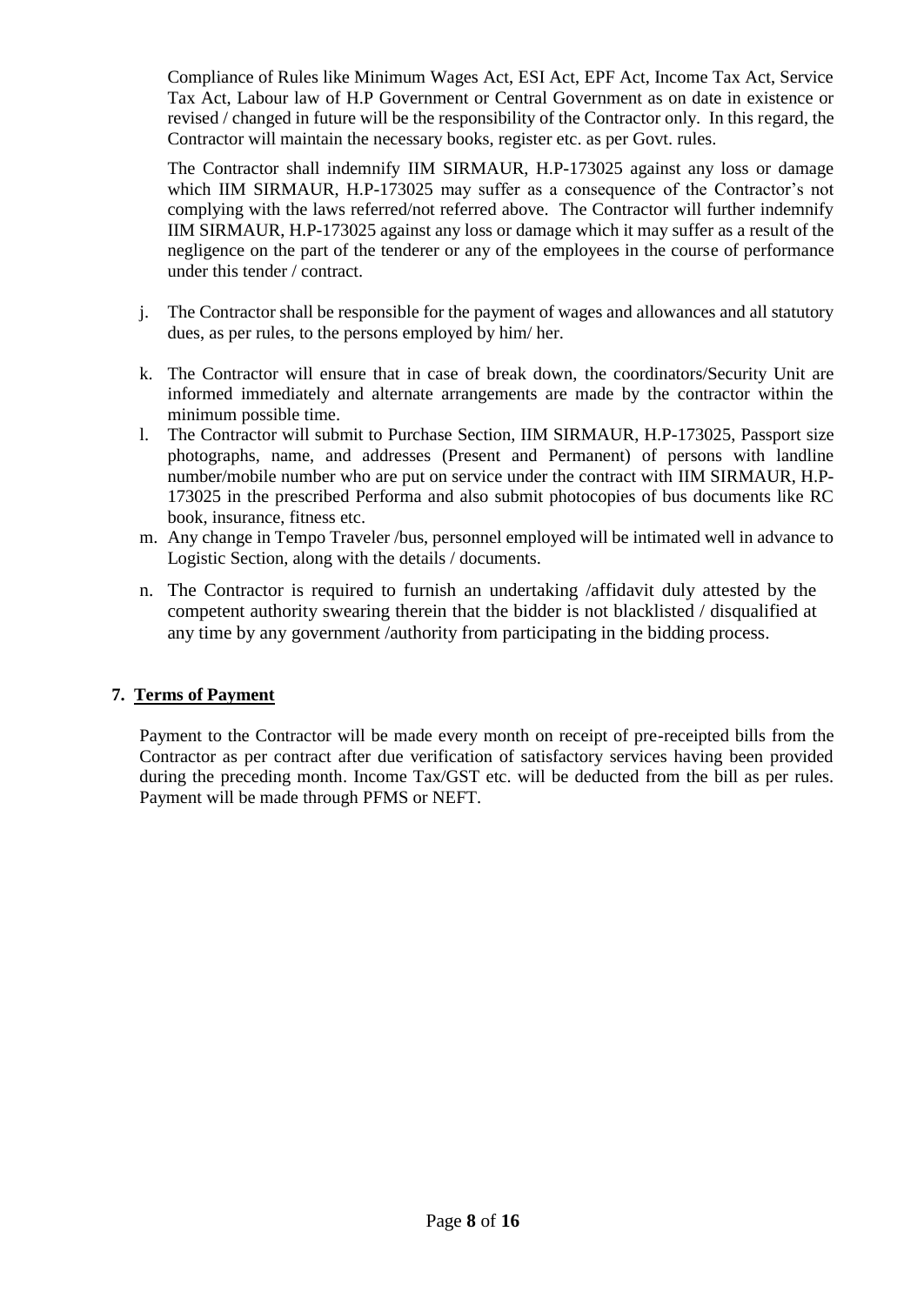## **8. Penalty**

Deduction on account of unsatisfactory services and improper maintenance of the vehicles (at the rate of 4 times the average cost) will be made from the monthly bills for, but not limited to each of the following reasons without proper justification:

- i Not providing the service on any day.
- ii Missing trip on any day (frequent missing trips will attract higher penalty including cancellation of contract)
- iii Not maintaining the bus neat and tidy
- iv Providing bus not conforming to the requirements specified in this document
- v Misbehavior by the Driver / Attendant
- vi Over speeding
- vii Not adhering to the time schedule.
- viii Failure to bring back all students/persons who were dropped, if any.
- ix Non availability of complaint/suggestion book in the vehicle.

For the penalty amount to be recovered in respect of above the Administrative Officer will be final authority in this regard and his decision shall be final and binding on the transporters.

#### **9. Termination of Contract**

The contract can be terminated by giving at least one months/prior notice in writing by either party.

Notwithstanding any of the above, if the services of the contractor are not found satisfactory or in the event of sub-contract to a third party, the Contractor will be issued one month's notice by IIM SIRMAUR, H.P-173025 to terminate the contract without prejudice to any right accruing to either party prior to such termination. During the period of notice both parties shall continue to discharge their duties and obligations. In event of sudden withdrawal / Termination of Services by the Contractor, the Institute reserve the right to forfeit the amount of performance security deposited by the vender and also to recover from Contractor the difference between amount under this agreement and actual paid to any other Transporter for the period of contract.

#### **10. Complaints**

The contractor shall keep a suggestion/complaint book in every vehicle under contract to record any suggestion on performance of services and produce to IIM SIRMAUR, H.P-173025 or its representative for perusal to ensure that prompt action has been taken on such complaints and measures taken to avoid their recurrence. The suggestion/complaint book will be prominently displayed in the vehicle. The contractor shall attend to all the complaints and take complete remedial measures as early as possible to the satisfaction of IIM SIRMAUR, H.P-173025. Nonavailability to suggestion book will attract imposition of penalty.

#### **11. Misbehavior of Employees**

The employees of the contractor shall maintain strict discipline, interact with staff members in a respectable manner and shall not use any violent, obscene, or offensive language while on duty. In case of misbehavior, IIM SIRMAUR, H.P-173025 has the right to impose penalty/ terminate the contract.

**12.** In case of any dispute having arisen, out of contract same shall be resolved by mutual discussions between the parties within a period of 30 days failing which only regular courts at Paonta Sahib will have jurisdiction to adjudicate upon the matter.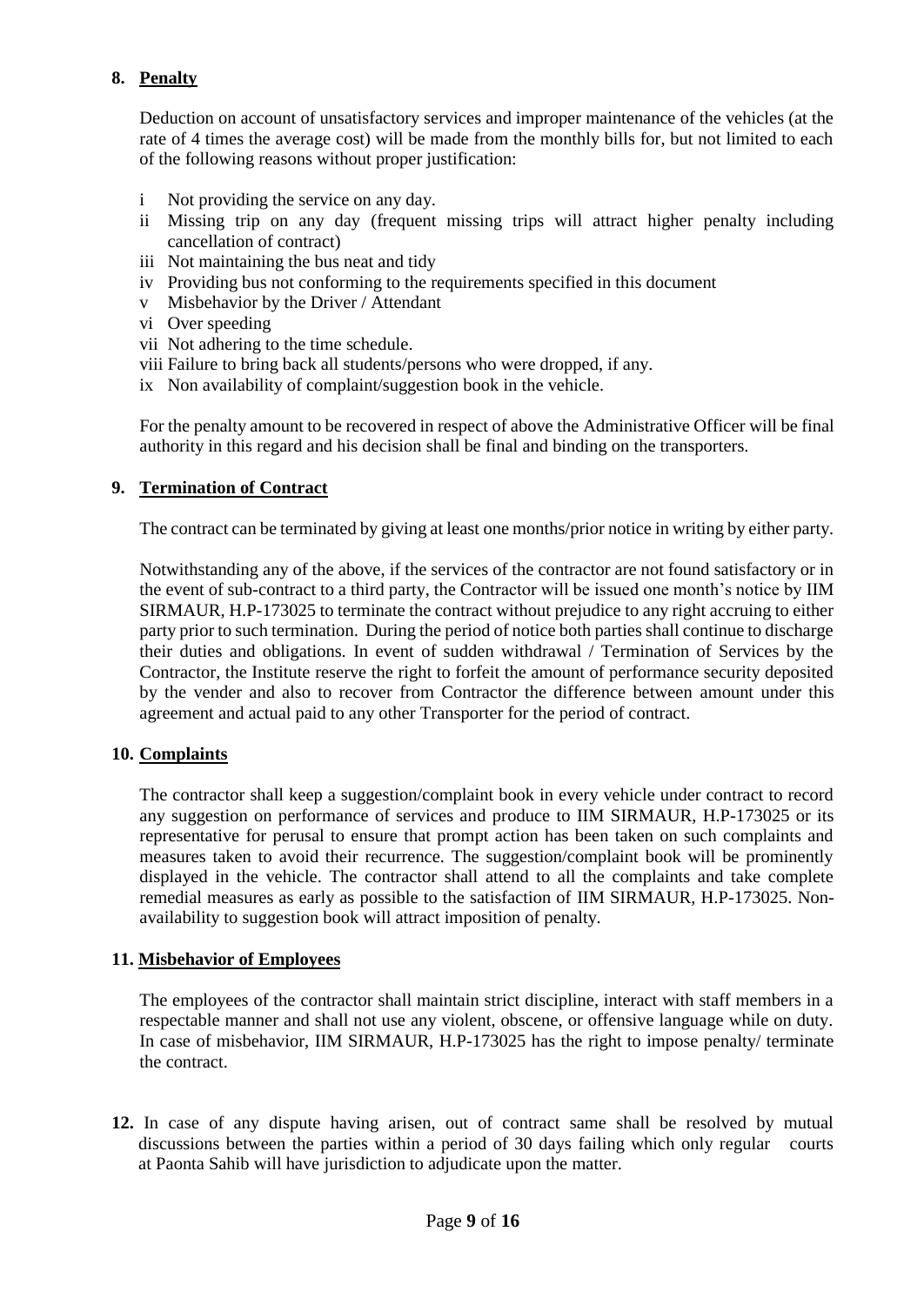## **13. PARTIES**

The parties to the Contract are the INDIAN INSTITUTE OF MANAGEMENT, SIRMAUR (IIM SIRMAUR, H.P-173025) and the selected Contractor.

## **14. INSOLVENCY AND BREACH OF CONTRACT**

The IIM SIRMAUR, H.P-173025 may at any time, by notice in writing summarily terminate the Contract without compensation to the Contractor in any of the following event, that is to say:

- i) If the Contractor being an individual or if a firm, any partner thereof, shall at any time, be adjudged insolvency or shall have a Receiver appointed on the Business or an order for administration of his estate made against him or shall take any proceeding for composition under Insolvency Act for the time being in force or make any conveyance or assignment or if the firm be dissolved under the partnership Act, or
- ii) If the Contractor commits any breach of Contract not herein specifically provided for:
- iii) Provided always that such determination shall not prejudice any right of action or remedy which shall have accrued or shall accrue hereafter to the IIM SIRMAUR, H.P-173025 and provided also that the contractor shall be liable to pay to IIM SIRMAUR, H.P-173025 for any extra expenditure, he is thereby put to and the Contractor shall under no circumstances be entitled to any gain.

#### **16. ARBITRATION**

In the event of any dispute arising between the contractor'(s) and the institute (IIM SIRMAUR) during the currency of the contract or after conclusion thereof the same shall be settled by arbitration in accordance with the provisions of the arbitration and conciliation act 1996 or any statutory amendments thereof or any statute enacted for replacement thereof and shall be referred to the sole arbitrator to be appointed by the CAO, IIM SIRMAUR whose decision shall be final and legally binding on the parties. In the event of death, refusal, neglect, inability or incapability of the person so appointed to act as an arbitrator the CAO IIM SIRMAUR may appoint a new arbitrator. The venue of arbitration shall be the respective office of the arbitrator or a place suitable to IIM SIRMAUR unless otherwise specified in the arbitral award the cost of such arbitration shall be borne by the contractor'(s) and there will be no objection to this effect by any of the parties.

## **15**. **SETTLEMENT OF DISPUTES AND JURIDICTION**

The disputes shall in the first instance be tried to resolve by mutual discussions between the both parties within a period of one months failing which only the regular courts of Paonta Sahib will have the exclusive jurisdiction to adjudicate upon the matter.

Services under the contract shall, if reasonably possible, continue during the legal proceedings and no payment due to or payable by IIM SIRMAUR, H.P-173025 shall be withheld n account of such proceedings.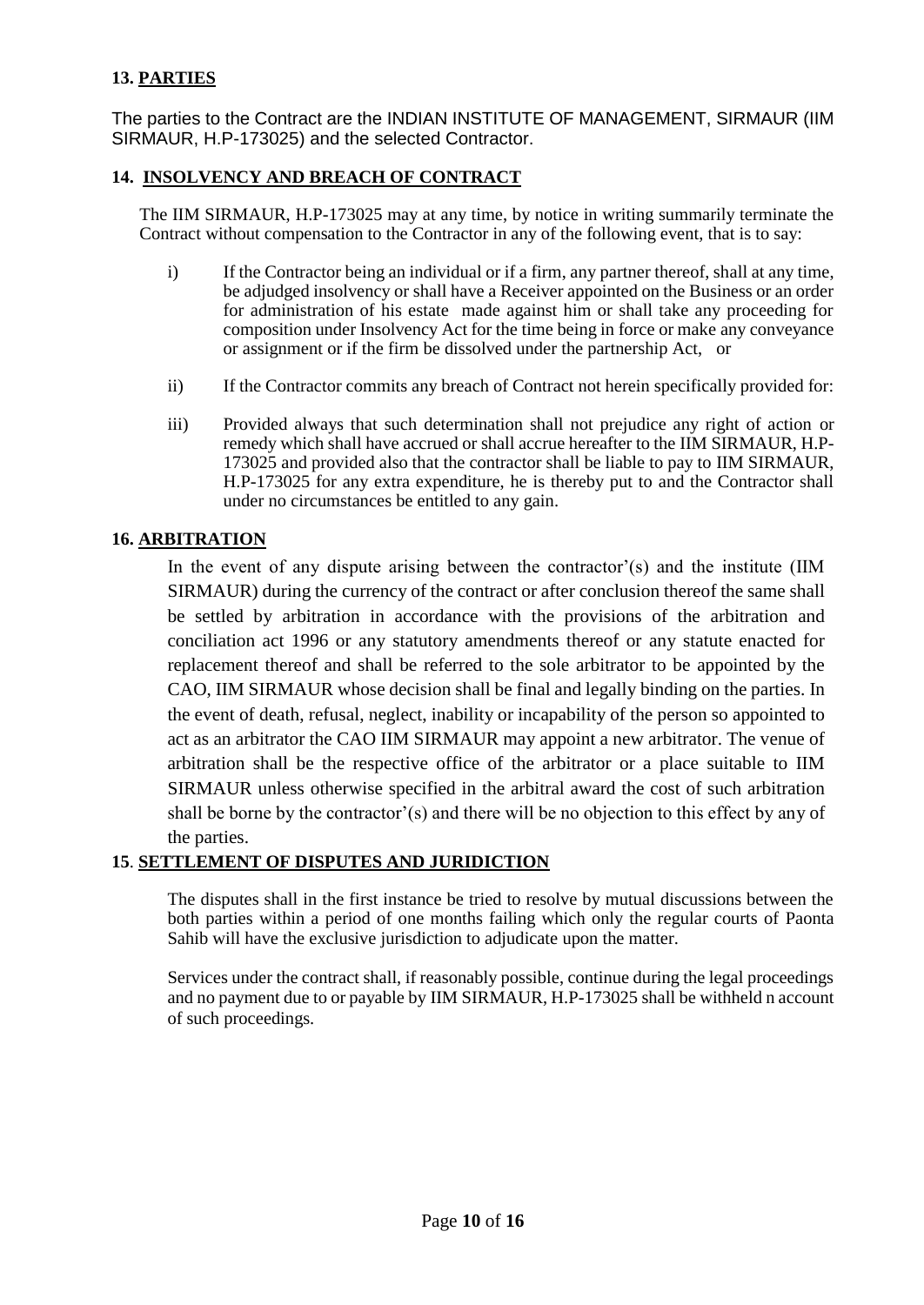## **TECHNICAL BID (Tender for Empanelment of Transporters For providing Tempo Traveler (IIM SIRMAUR, H.P-173025)**

|                         |                                  | <b>Details of Earnest Money Deposit</b>                               | DD/BC/BG/FD No.<br>Dated: |
|-------------------------|----------------------------------|-----------------------------------------------------------------------|---------------------------|
|                         | Rs.10,000/-                      |                                                                       |                           |
|                         | this form)                       | (Please attach the Bank instrument with                               | <b>Bank:</b>              |
| $\mathbf{1}$            |                                  |                                                                       |                           |
|                         |                                  | Name of the firm/Transporter                                          |                           |
| $\boldsymbol{2}$        | <b>Address</b>                   |                                                                       |                           |
|                         |                                  |                                                                       |                           |
|                         |                                  |                                                                       |                           |
| 3                       |                                  | <b>Whether Proprietorship /</b>                                       |                           |
|                         |                                  | Partnership / Ltd. Co.                                                |                           |
| $\overline{\mathbf{4}}$ |                                  | Name of Proprietor / Partner /                                        |                           |
|                         |                                  | <b>Managing Director</b>                                              |                           |
| 5                       |                                  | Name & Designation of the                                             |                           |
|                         |                                  | authorized signatory                                                  |                           |
| 6                       |                                  | Annual turn over of the company:-                                     |                           |
|                         |                                  | (Minimum 10 Lakh/year/per past 3                                      |                           |
|                         | year)                            |                                                                       |                           |
|                         | $\mathbf{i}$                     | 2016-17                                                               |                           |
|                         | $\mathbf{ii}$                    | 2017-18                                                               |                           |
|                         |                                  | 2018-19<br>iii)                                                       |                           |
| 7                       | PAN No.                          |                                                                       |                           |
| 8                       |                                  | <b>Service Tax No.</b>                                                |                           |
| 9                       |                                  | <b>Permit for carrying passengers</b>                                 |                           |
| 10                      |                                  | Whether conform all specification                                     | Yes/No                    |
|                         |                                  | stipulated by supreme court in its                                    |                           |
|                         |                                  | recent judgment.                                                      |                           |
|                         |                                  | (If yes enclosed details)                                             |                           |
| 11                      |                                  | Details of current / previous contracts (Enclose copies of contracts) |                           |
|                         |                                  | <b>Experience</b> in providing transport bus service to Govt. /       |                           |
|                         | <b>Public Sector Undertaking</b> |                                                                       | Years                     |
| i                       |                                  | (a) Name of Institution                                               |                           |
|                         |                                  |                                                                       |                           |
|                         | (b)                              | <b>Contact person name</b>                                            |                           |
|                         |                                  |                                                                       |                           |
| <b>ii</b>               | (c)                              | <b>Telephone No.</b>                                                  |                           |
|                         | (a)                              | <b>Name of Institution</b>                                            |                           |
|                         | (b)                              | <b>Contact person name</b>                                            |                           |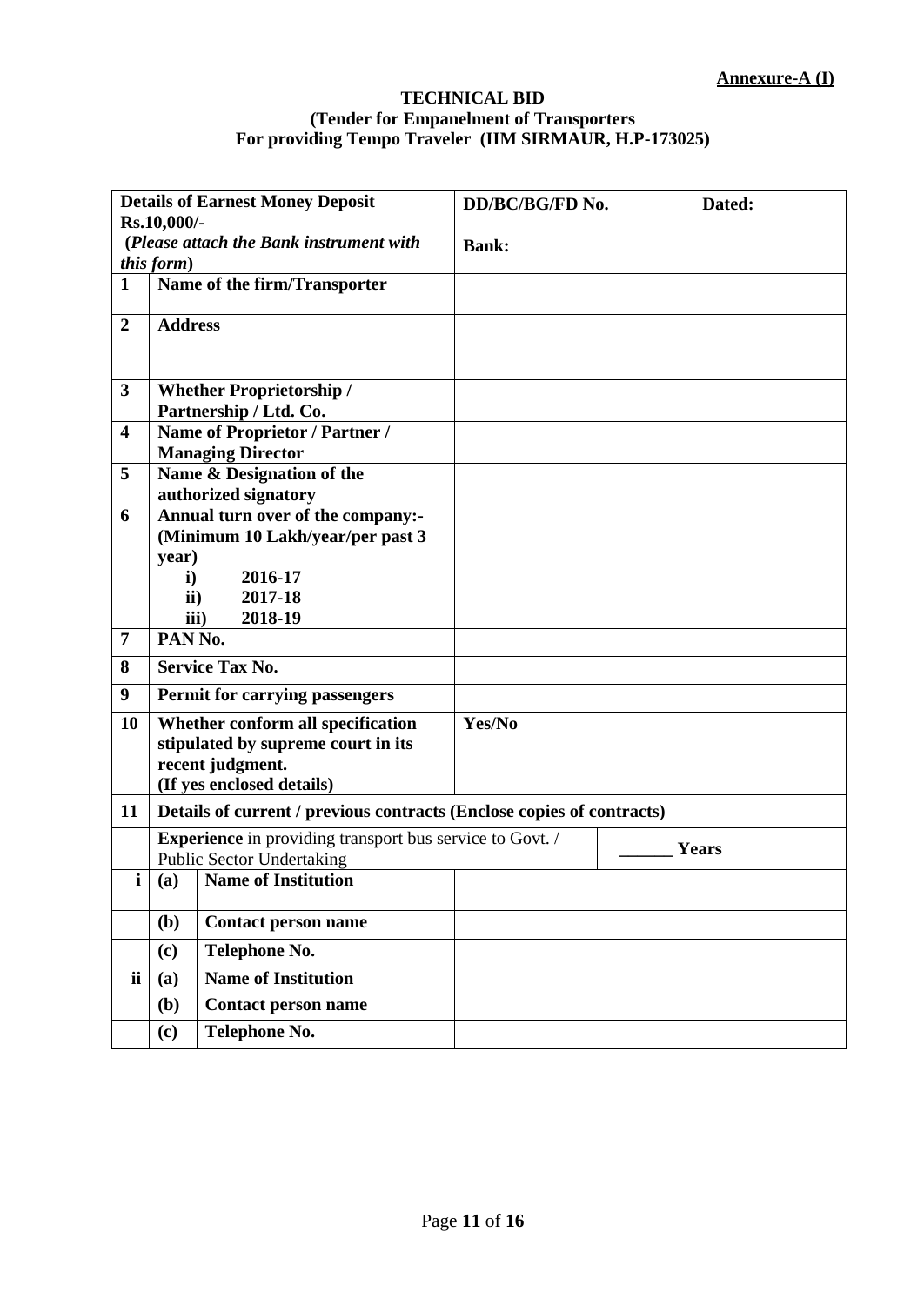| Details of Tempo Traveler Bus Attach photocopy of RC of each vehicle. (Vehicle should<br>not be more than 10 years old.)                                                                                                                                                                                    |                   |                                       |                                          |                            |
|-------------------------------------------------------------------------------------------------------------------------------------------------------------------------------------------------------------------------------------------------------------------------------------------------------------|-------------------|---------------------------------------|------------------------------------------|----------------------------|
| <b>SI</b><br>N <sub>0</sub>                                                                                                                                                                                                                                                                                 | <b>Vehicle No</b> | Model / Year of<br><b>Manufacture</b> | Make / Type of<br><b>Vehicle/Mileage</b> | <b>Seating</b><br>Capacity |
| (1)                                                                                                                                                                                                                                                                                                         |                   |                                       |                                          |                            |
| (2)                                                                                                                                                                                                                                                                                                         |                   |                                       |                                          |                            |
| (3)                                                                                                                                                                                                                                                                                                         |                   |                                       |                                          |                            |
| (4)                                                                                                                                                                                                                                                                                                         |                   |                                       |                                          |                            |
| (5)                                                                                                                                                                                                                                                                                                         |                   |                                       |                                          |                            |
| (6)                                                                                                                                                                                                                                                                                                         |                   |                                       |                                          |                            |
| (7)                                                                                                                                                                                                                                                                                                         |                   |                                       |                                          |                            |
| (8)                                                                                                                                                                                                                                                                                                         |                   |                                       |                                          |                            |
| (9)                                                                                                                                                                                                                                                                                                         |                   |                                       |                                          |                            |
| (10)                                                                                                                                                                                                                                                                                                        |                   |                                       |                                          |                            |
| 13<br>Please attach latest Fitness Certificate in respect of all vehicles from R.T.O.<br>14<br>Please attach copies of permit in respect of all vehicles.<br>15<br>Please attach all the copies of documents in respect of the information provided above<br>which is must.<br>16<br>Any other information: |                   |                                       |                                          |                            |
|                                                                                                                                                                                                                                                                                                             |                   |                                       |                                          | done (Km.)                 |

I confirm that I have read the tender document and understood that in case any of the statement(s) furnished in the bid is found to be false OR any of the terms and conditions of the tender are not complied with, the empanelment is liable to be cancelled and the earnest money deposited shall be forfeited. I agree that the decision of IIM SIRMAUR, H.P-173025 in this regard would be final and binding on the tenderer.

(Signature)

Name: Address: **(Office Seal)**

Dated: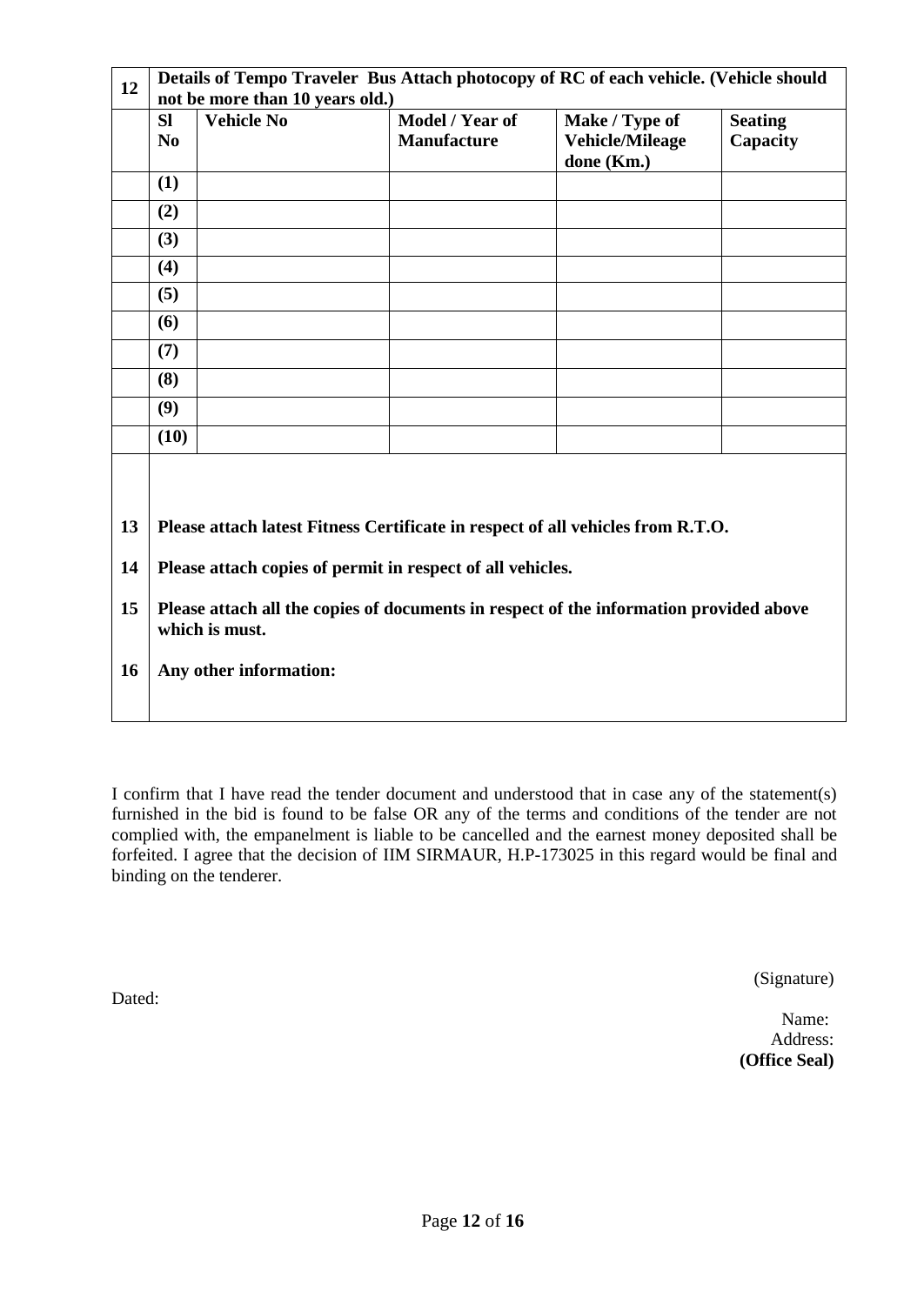**Annexure-A (II)**

#### **FINANCIAL BID**

**(Tender for providing Tempo Traveler Service to IIM SIRMAUR, H.P-173025, Rampurghat Road, Paonta Sahib.**

| $S$ No | <b>Particulars</b>                                                                                                |                         |
|--------|-------------------------------------------------------------------------------------------------------------------|-------------------------|
| 01.    | Name of the Company/Firm                                                                                          |                         |
| 02     | <b>Registration No. of Vehicles that will be</b><br>provided to IIM SIRMAUR, H.P-173025<br><b>Bus</b>             | (1)<br>(2)<br>(3)       |
|        | (Please note that prior approval needs to<br>be taken for deploying vehicles other<br>than/those mentioned here). |                         |
|        | i) Rate per bus per month for 1500 Km                                                                             | i) Rs.<br>Words Rupees  |
| 03.    | ii) Rate per km                                                                                                   | ii) Rs.<br>Words Rupees |
| 04.    | Any other charges (Please specify)                                                                                |                         |
|        |                                                                                                                   |                         |
| 05     | <b>Total</b>                                                                                                      |                         |
|        |                                                                                                                   |                         |
|        |                                                                                                                   |                         |
|        |                                                                                                                   |                         |

Date …………………….

(Signature)

Name: …………….

Address:……….

**(Office Seal)**

Signature of Bidder:………………………… Date:…………………………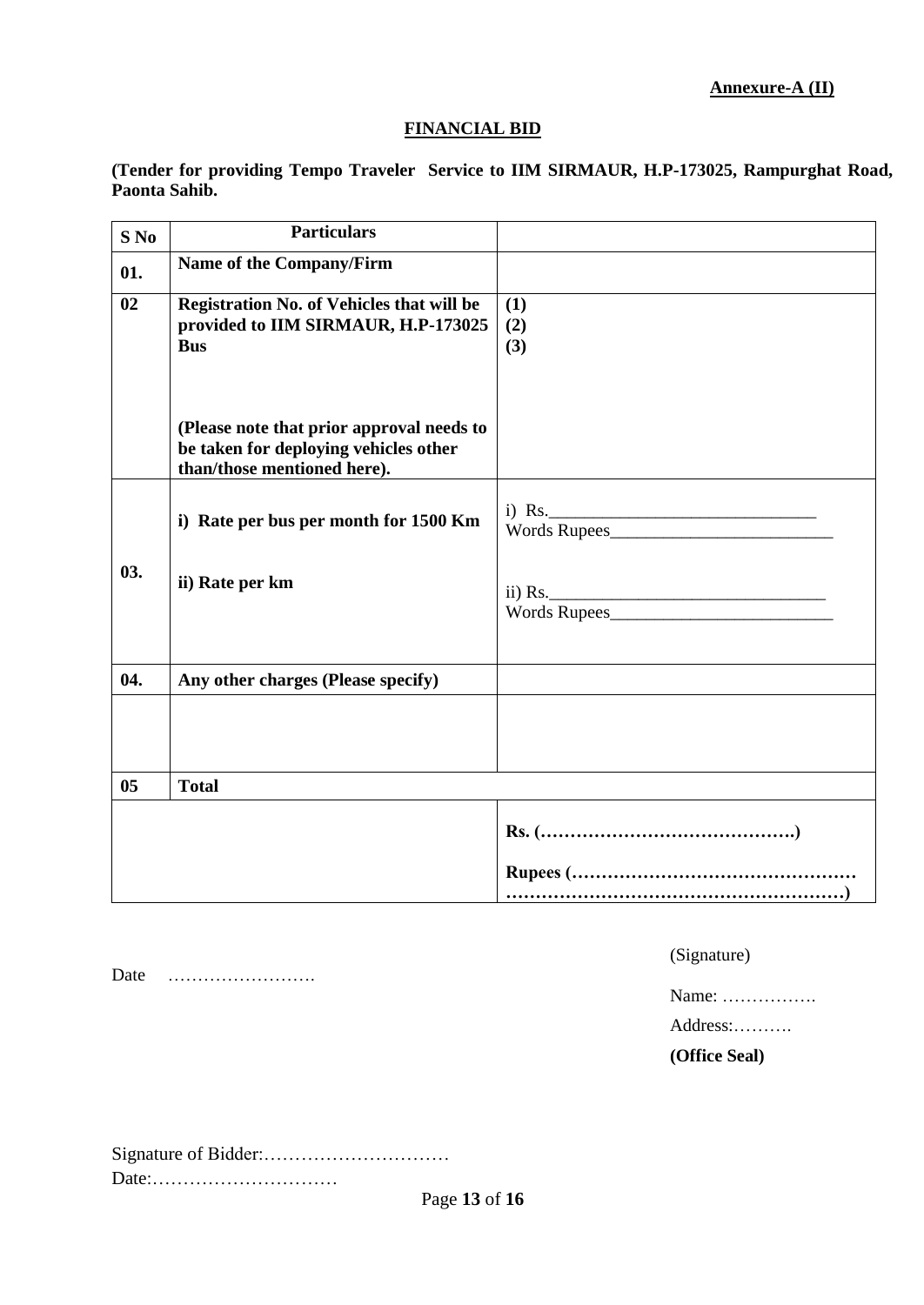#### **TECHNICAL BID (Tender for Empanelment of Transporters For providing AC Bus (42 Seater to IIM SIRMAUR, H.P-173025)**

| <b>Details of Earnest Money Deposit</b>                              |                |                                                                       | DD/BC/BG/FD No.<br>Dated: |
|----------------------------------------------------------------------|----------------|-----------------------------------------------------------------------|---------------------------|
| Rs.10,000/-<br>(Please attach the Bank instrument with<br>this form) |                |                                                                       | <b>Bank:</b>              |
| $\mathbf{1}$                                                         |                | Name of the firm/Transporter                                          |                           |
| $\overline{2}$                                                       | <b>Address</b> |                                                                       |                           |
| 3                                                                    |                | <b>Whether Proprietorship /</b>                                       |                           |
|                                                                      |                | Partnership / Ltd. Co.                                                |                           |
| $\overline{\mathbf{4}}$                                              |                | Name of Proprietor / Partner /                                        |                           |
|                                                                      |                | <b>Managing Director</b>                                              |                           |
| 5                                                                    |                | Name & Designation of the                                             |                           |
| 6                                                                    |                | authorized signatory<br>Annual turn over of the company:-             |                           |
|                                                                      |                | (Minimum 10 Lakh/year/per past 3                                      |                           |
|                                                                      | year)          |                                                                       |                           |
|                                                                      | $\mathbf{i}$   | 2016-17                                                               |                           |
|                                                                      | ii)            | 2017-18                                                               |                           |
|                                                                      | iii)           | 2018-19                                                               |                           |
| $\overline{7}$                                                       | PAN No.        |                                                                       |                           |
| 8                                                                    |                | <b>Service Tax No.</b>                                                |                           |
| 9                                                                    |                | <b>Permit for carrying passengers</b>                                 |                           |
| 10                                                                   |                | Whether conform all specification                                     | Yes/No                    |
|                                                                      |                | stipulated by supreme court in its                                    |                           |
|                                                                      |                | recent judgment.                                                      |                           |
|                                                                      |                | (If yes enclosed details)                                             |                           |
| 11                                                                   |                | Details of current / previous contracts (Enclose copies of contracts) |                           |
|                                                                      |                | <b>Experience</b> in providing transport bus service to Govt. /       | Years                     |
|                                                                      |                | <b>Public Sector Undertaking</b>                                      |                           |
|                                                                      |                | (a) Name of Institution                                               |                           |
|                                                                      | (b)            | <b>Contact person name</b>                                            |                           |
|                                                                      | (c)            | <b>Telephone No.</b>                                                  |                           |
| ii                                                                   | (a)            | <b>Name of Institution</b>                                            |                           |
|                                                                      | (b)            | <b>Contact person name</b>                                            |                           |
|                                                                      | (c)            | Telephone No.                                                         |                           |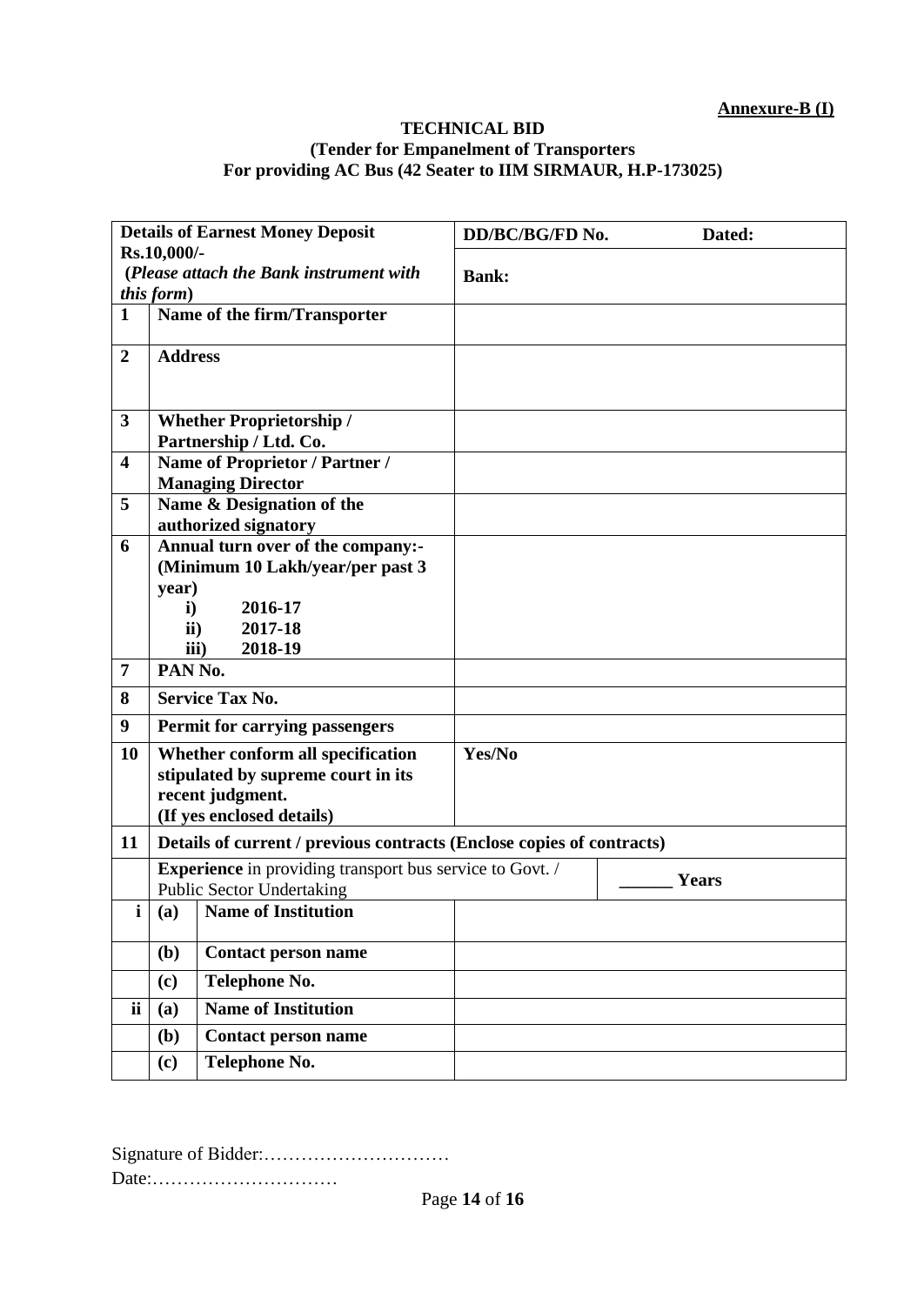| 12                   | Details of Bus Attach photocopy of RC of each vehicle. (Vehicle should not be more than<br>10 years old.)                                                                                                                                                                           |                   |                                       |                                                        |                            |
|----------------------|-------------------------------------------------------------------------------------------------------------------------------------------------------------------------------------------------------------------------------------------------------------------------------------|-------------------|---------------------------------------|--------------------------------------------------------|----------------------------|
|                      | <b>SI</b><br>N <sub>0</sub>                                                                                                                                                                                                                                                         | <b>Vehicle No</b> | Model / Year of<br><b>Manufacture</b> | Make / Type of<br><b>Vehicle/Mileage</b><br>done (Km.) | <b>Seating</b><br>Capacity |
|                      | (1)                                                                                                                                                                                                                                                                                 |                   |                                       |                                                        |                            |
|                      | (2)                                                                                                                                                                                                                                                                                 |                   |                                       |                                                        |                            |
|                      | (3)                                                                                                                                                                                                                                                                                 |                   |                                       |                                                        |                            |
|                      | (4)                                                                                                                                                                                                                                                                                 |                   |                                       |                                                        |                            |
|                      | (5)                                                                                                                                                                                                                                                                                 |                   |                                       |                                                        |                            |
|                      | (6)                                                                                                                                                                                                                                                                                 |                   |                                       |                                                        |                            |
|                      | (7)                                                                                                                                                                                                                                                                                 |                   |                                       |                                                        |                            |
|                      | (8)                                                                                                                                                                                                                                                                                 |                   |                                       |                                                        |                            |
|                      | (9)                                                                                                                                                                                                                                                                                 |                   |                                       |                                                        |                            |
|                      | (10)                                                                                                                                                                                                                                                                                |                   |                                       |                                                        |                            |
| 13<br>14<br>15<br>16 | Please attach latest Fitness Certificate in respect of all vehicles from R.T.O.<br>Please attach copies of permit in respect of all vehicles.<br>Please attach all the copies of documents in respect of the information provided above<br>which is must.<br>Any other information: |                   |                                       |                                                        |                            |

I confirm that I have read the tender document and understood that in case any of the statement(s) furnished in the bid is found to be false OR any of the terms and conditions of the tender are not complied with, the empanelment is liable to be cancelled and the earnest money deposited shall be forfeited. I agree that the decision of IIM SIRMAUR, H.P-173025 in this regard would be final and binding on the tenderer.

(Signature)

Name: Address: **(Office Seal)**

Signature of Bidder:………………………… Date:…………………………

Dated: